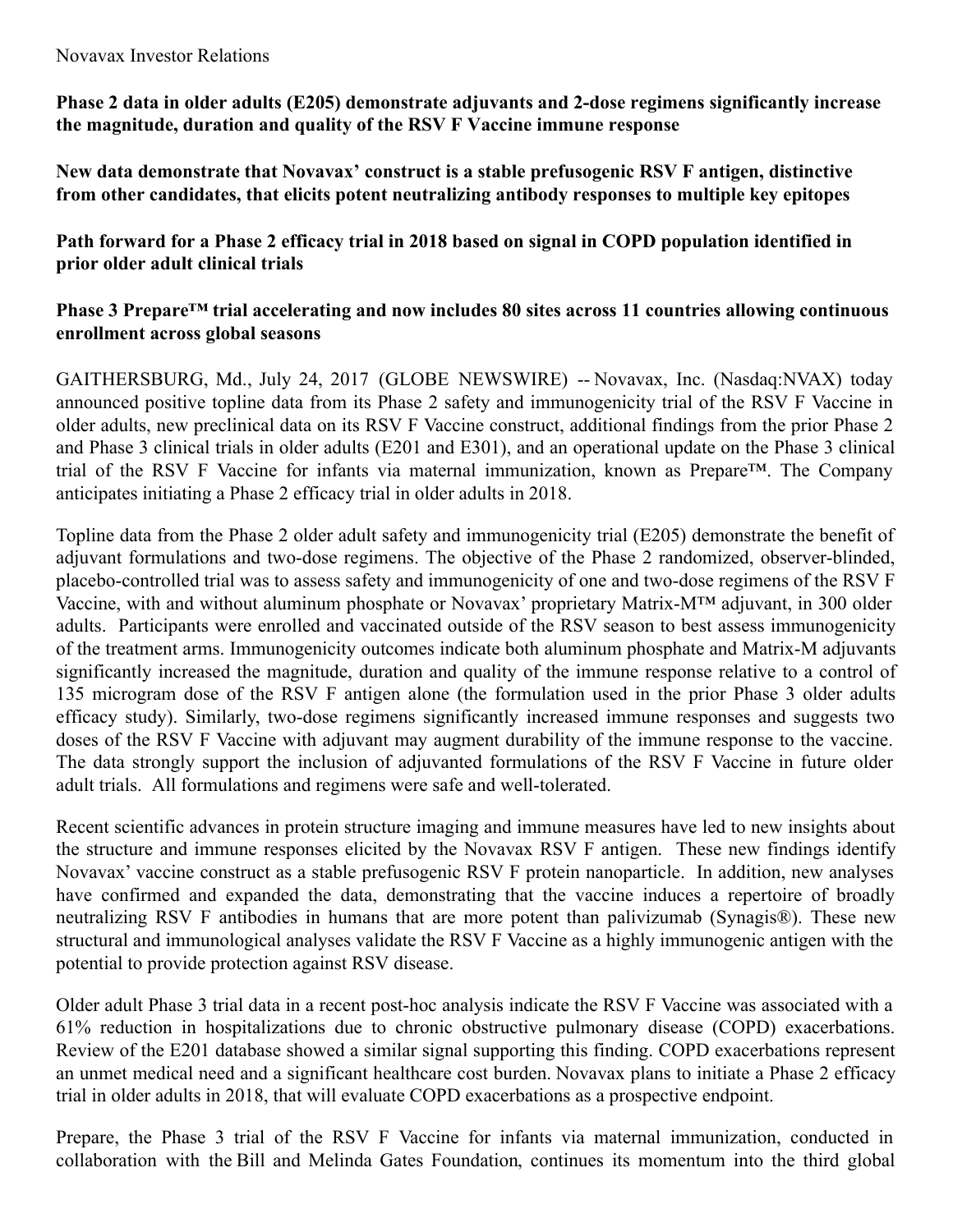season of enrollment. Prepare's global footprint has grown from 16 sites in five countries in its first global RSV season of enrollment to 80 sites in 11 countries. The clinical trial infrastructure and experience developed over the last two seasons establish the foundation to efficiently enroll and execute this first of its kind global maternal immunization clinical trial.

"Since September, we have worked to confirm that our RSV F Vaccine elicits a broadly neutralizing antibody response. Through our E205 trial, we have demonstrated adjuvant strategies that magnify and enrich the quality of that underlying antibody response. When combined with the COPD data seen in both E301 and E201, we believe protecting individuals from COPD exacerbation presents a very exciting path forward in older adults," said Gregory Glenn, M.D., President of R&D.

"The new data that further characterizes the RSV F Vaccine and the benefit of adjuvants, combined with the hospitalization data in the COPD population, places us in a strong position to partner our RSV program," said Stanley C. Erck, President and CEO. "We also look forward to continued momentum in Prepare trial enrollment and to developing our plans for the next steps in our RSV older adult program over the next 12 months."

Conference Call and Webcast

| Date:           | Monday, July 24, 2017                                       |
|-----------------|-------------------------------------------------------------|
| Time:           | $4:30$ p.m. U.S. Eastern Time (ET)                          |
| Dial-in number: | (877) 212-6076 (Domestic) or (707) 287-9331 (International) |
| Passcode:       | 54820069                                                    |
| Webcast:        | www.novavax.com, "Investors"/ "Events"                      |

Conference call and webcast replay:

| Dates:          | Starting at 7:30 p.m. ET, July 24, 2017, until 7:30 p.m. ET, October 24, 2017 |
|-----------------|-------------------------------------------------------------------------------|
| Dial-in number: | (855) 859-2056 (Domestic) or (404) 537-3406 (International)                   |
| Passcode:       | 54820069                                                                      |
| Webcast:        | www.novavax.com, "Investors"/ "Events", until October 24, 2017                |

### About Prepare™

Prepare is a global pivotal Phase 3 clinical trial of RSV F Vaccine candidate for the protection of infants via maternal immunization. The Prepare trial is a randomized, observer-blinded, placebo-controlled trial in healthy pregnant women. Participants are being vaccinated at a number of global clinical sites in advance of each region's RSV season. Novavax previously announced it was awarded a grant of up to \$89 million from the Bill & Melinda Gates Foundation to support development of this RSV F Vaccine, which includes Prepare, product licensing efforts and World Health Organization ("WHO") prequalification of our RSV F Vaccine.

### About RSV

Respiratory syncytial virus (RSV) is the most common cause of lower respiratory tract infections and the leading viral cause of severe lower respiratory tract disease in infants and young children worldwide, with